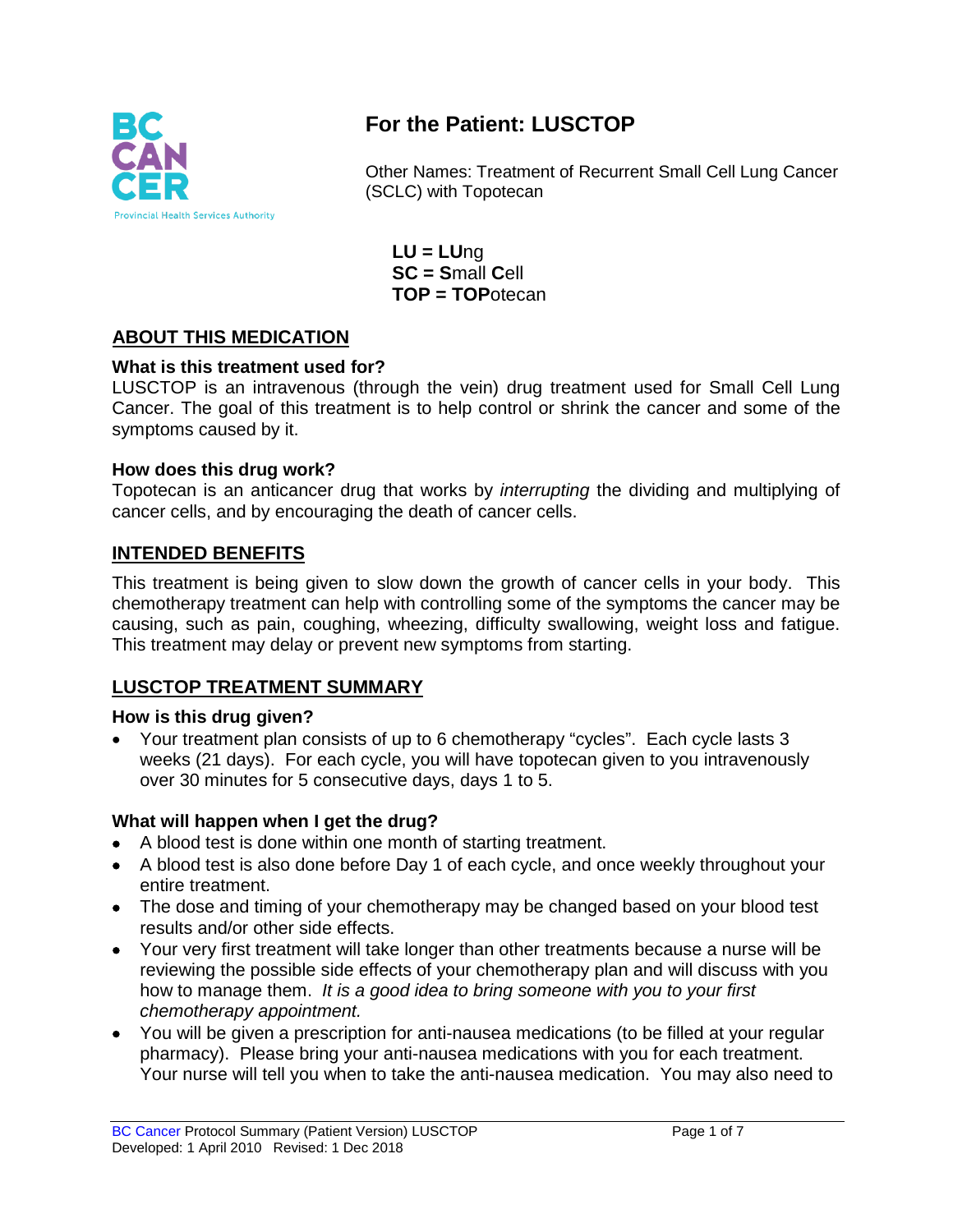take your anti-nausea drugs at home after therapy. It is easier to prevent nausea than to treat it once it happens, so follow directions closely.

#### **LUSCTOP TREATMENT PROTOCOL**

**Start Date: \_\_\_\_\_\_\_\_\_\_\_\_\_\_\_\_\_\_\_\_\_\_\_\_\_\_\_\_**

**Cycle 1:**

| Day 1                                 | Day 2              | Day 3              | Day 4              | Day 5              | Day 6              | Day 7              |
|---------------------------------------|--------------------|--------------------|--------------------|--------------------|--------------------|--------------------|
| <b>Blood Test</b><br><b>Topotecan</b> | <b>Topotecan</b>   | <b>Topotecan</b>   | <b>Topotecan</b>   | <b>Topotecan</b>   | <b>No</b><br>chemo | <b>No</b><br>chemo |
| Day 8                                 | Day 9              | Day 10             | Day 11             | Day 12             | Day 13             | Day 14             |
| <b>Blood Test</b><br>No chemo         | <b>No</b><br>chemo | <b>No</b><br>chemo | <b>No</b><br>chemo | <b>No</b><br>chemo | <b>No</b><br>chemo | <b>No</b><br>chemo |
| Day 15                                | Day 16             | Day 17             | Day 18             | Day 19             | Day 20             | Day 21             |
| <b>Blood Test</b><br>No Chemo         | <b>No</b><br>chemo | <b>No</b><br>chemo | <b>No</b><br>chemo | <b>No</b><br>chemo | <b>No</b><br>chemo | <b>No</b><br>chemo |

**This 21-day cycle will repeat up to 5 more times**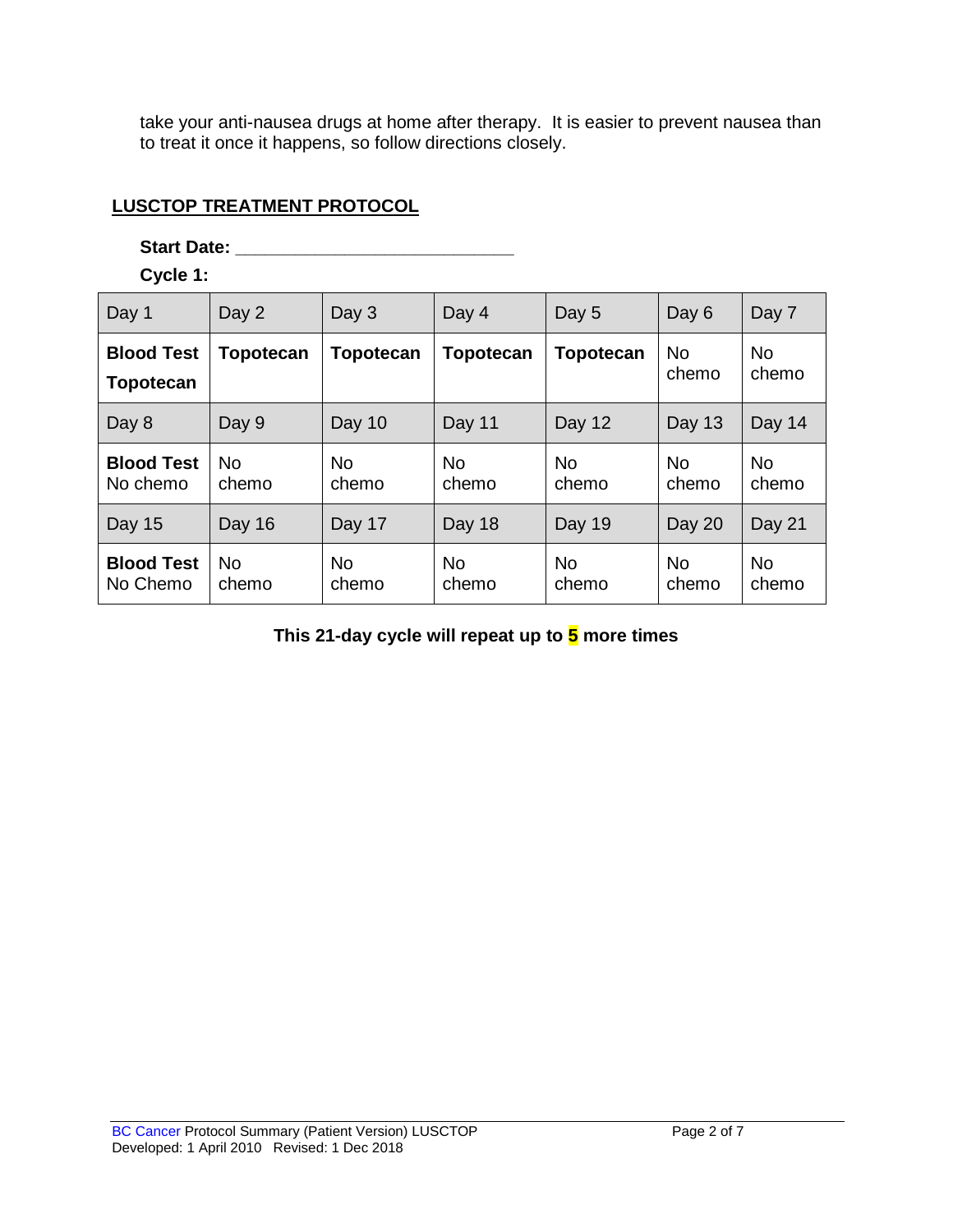# **CHEMOTHERAPY SIDE EFFECTS AND MANAGEMENT**

### **Are there any risks?**

• Unexpected and unlikely side effects can occur with any drug treatment. The ones listed below are particularly important for you to be aware of.

| <b>SERIOUS SIDE EFFECTS</b>                                                                                                                                                                                                                                                                         | <b>How common</b><br>is it? | <b>MANAGEMENT</b>                                                                                                                                                                                                                                                                                                                                                                                                                                                                                                                                                                                                                   |
|-----------------------------------------------------------------------------------------------------------------------------------------------------------------------------------------------------------------------------------------------------------------------------------------------------|-----------------------------|-------------------------------------------------------------------------------------------------------------------------------------------------------------------------------------------------------------------------------------------------------------------------------------------------------------------------------------------------------------------------------------------------------------------------------------------------------------------------------------------------------------------------------------------------------------------------------------------------------------------------------------|
| Your white blood cells will<br>decrease 1-2 weeks after your<br>treatment. They usually return<br>to normal within 1 week. White<br>blood cells protect your body by<br>fighting bacteria (germs) that<br>cause infection. When they are<br>low, you are at greater risk of<br>having an infection. | Very Common                 | To help prevent infection:<br>Wash your hands often and always after using the bathroom.<br>Take care of your skin and mouth.<br>Avoid crowds and people who are sick.<br>Call your doctor <i>immediately</i> at the first sign of an <i>infection</i> such as<br>fever (over 100°F or 38°C by an oral thermometer), chills, cough or<br>burning when you pass urine.                                                                                                                                                                                                                                                               |
| Your platelets may decrease 2<br>weeks after your treatment.<br>They usually return to normal<br>within 1 week. Platelets help to<br>make your blood clot when you<br>hurt yourself. You may bruise<br>or bleed more easily than<br>usual.                                                          | Common                      | To help prevent bleeding problems:<br>Try not to bruise, cut, or burn yourself.<br>Clean your nose by blowing gently. Do not pick your nose.<br>Avoid constipation.<br>Brush your teeth gently with a soft toothbrush as your gums may<br>bleed more easily. Maintain good oral hygiene.<br>Some medications such as ASA (e.g. ASPIRIN®) or ibuprofen (e.g.<br>ADVIL®) may increase your risk of bleeding.<br>Do not stop taking any medication that has been prescribed by your<br>doctor (e.g. ASA for your heart).<br>For minor pain, try acetaminophen (e.g. TYLENOL®) first.<br>Occasional use of ibuprofen may be acceptable. |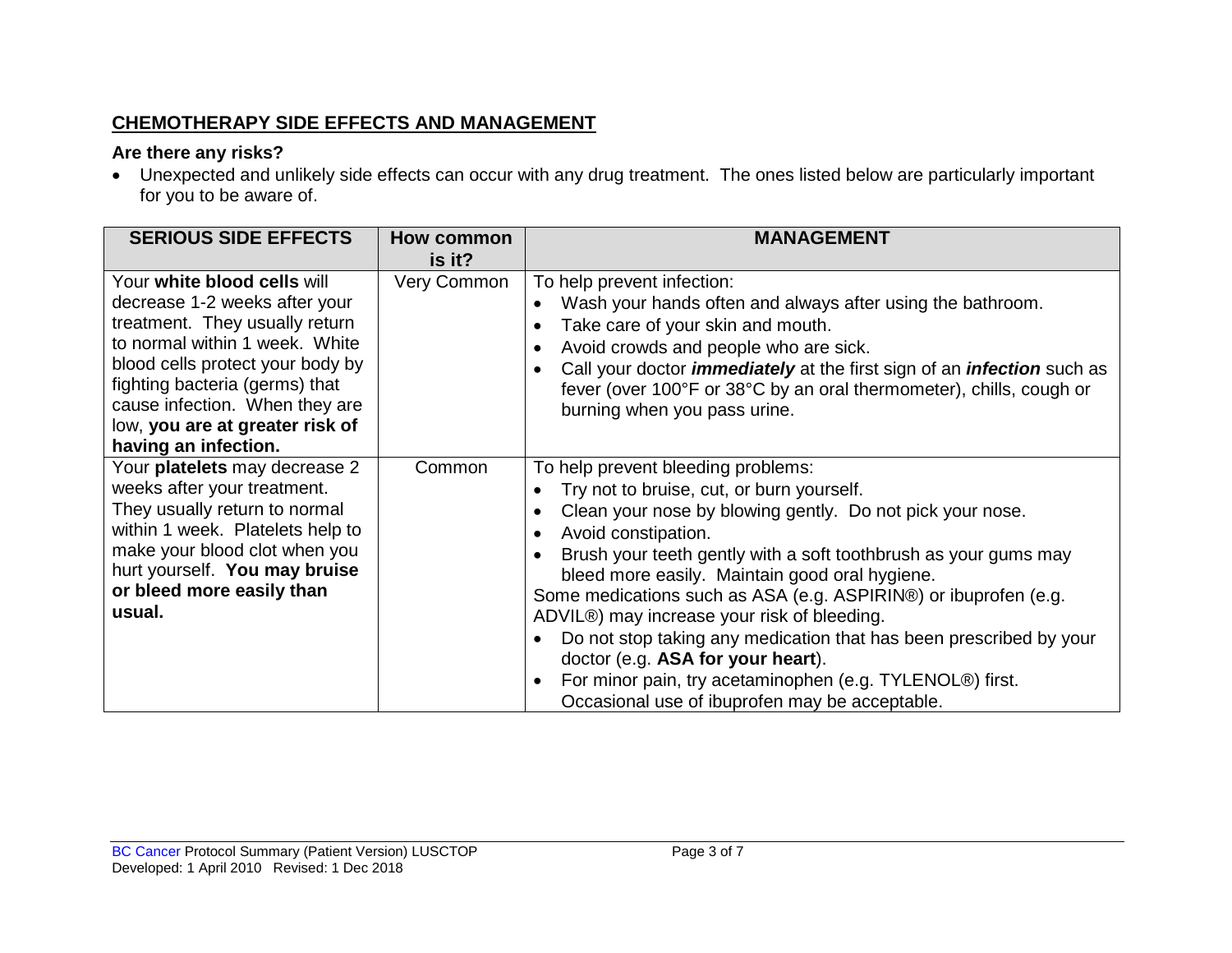| <b>OTHER SIDE EFFECTS</b>                                                                                                                                                                                                                                                                                                                                | <b>How Common</b><br>Is It? | <b>MANAGEMENT</b>                                                                                                                                                                                                                                                                                                                                                                                                                                                                                                         |
|----------------------------------------------------------------------------------------------------------------------------------------------------------------------------------------------------------------------------------------------------------------------------------------------------------------------------------------------------------|-----------------------------|---------------------------------------------------------------------------------------------------------------------------------------------------------------------------------------------------------------------------------------------------------------------------------------------------------------------------------------------------------------------------------------------------------------------------------------------------------------------------------------------------------------------------|
| Nausea and vomiting may<br>occur during and after your<br>treatment.                                                                                                                                                                                                                                                                                     | Common                      | You may be given a prescription for anti-nausea drug(s) to take before<br>your chemotherapy treatment and/or at home. It is easier to prevent<br>nausea than to treat it once it has happened, so follow directions closely.<br>Eat and drink often in small amounts.<br>Try the ideas in "Food Choices to Control Nausea".                                                                                                                                                                                               |
| <b>Tiredness</b> and lack of energy<br>may occur.                                                                                                                                                                                                                                                                                                        | Common                      | Do not drive a car or operate machinery if you are feeling tired.<br>$\bullet$<br>Try the ideas in "Your Bank of Energy Savings: How People with<br>$\bullet$<br>Cancer can Handle Fatigue".                                                                                                                                                                                                                                                                                                                              |
| Hair loss is common and may<br>begin within a few days or<br>weeks of treatment. Your hair<br>may thin or you may become<br>totally bald. Your scalp may feel<br>tender. You may lose hair on<br>your face and body. Your hair<br>will grow back once your<br>treatments are over and<br>sometimes between treatments.<br>Colour and texture may change. | Common                      | Use a gentle shampoo and soft brush.<br>$\bullet$<br>Care should be taken with use of hair spray, bleaches, dyes and<br>$\bullet$<br>perms.<br>Protect your scalp with a hat, scarf or wig in cold weather. Some<br>$\bullet$<br>extended health plans will pay part of the cost of a wig.<br>Cover your head or apply sunblock on sunny days.<br>$\bullet$<br>Apply mineral oil to your scalp to reduce itching.<br>$\bullet$<br>Refer to the pamphlet For the Patient: "Hair loss due to<br>$\bullet$<br>chemotherapy". |
| Sore mouth may occur a few<br>days after treatment. Mouth<br>sores can occur on the tongue,<br>the sides of the mouth or in the<br>throat. Mouth sores or<br>bleeding gums can lead to an<br>infection.                                                                                                                                                  | Uncommon                    | Brush your teeth gently after eating and at bedtime with a very soft<br>$\bullet$<br>toothbrush. If your gums bleed, use gauze instead of a brush. Use<br>baking soda instead of toothpaste.<br>Make a mouthwash with $\frac{1}{2}$ teaspoon baking soda or salt in 1 cup<br>$\bullet$<br>warm water and rinse several times a day.<br>Try soft, bland foods like puddings, milkshakes and cream soups.<br>Avoid spicy, crunchy or acidic food, and very hot or cold foods.                                               |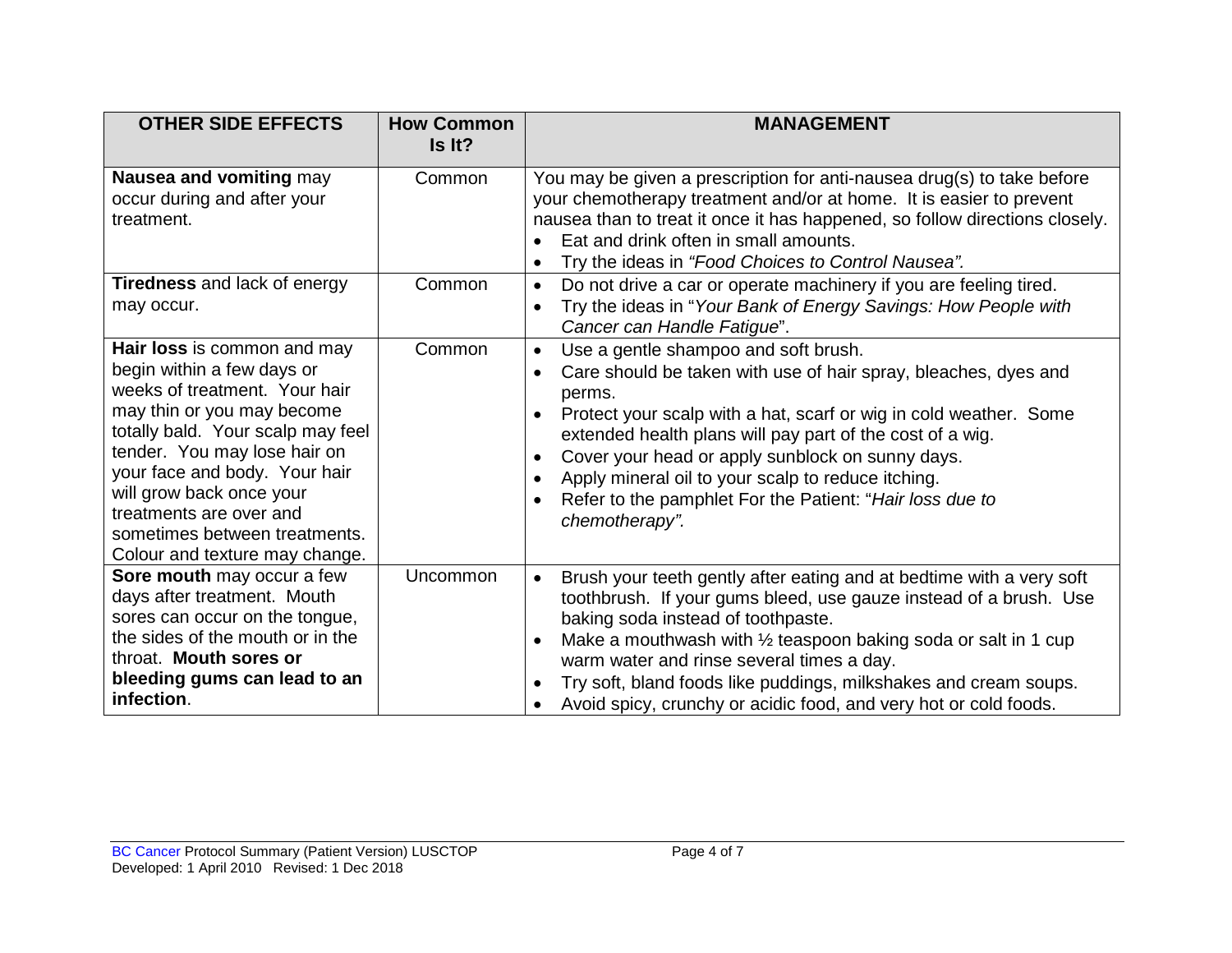| <b>OTHER SIDE EFFECTS</b>                                    | <b>How Common</b><br>Is It? | <b>MANAGEMENT</b>                                                                                                                                                                                                                                                                                                                                                |
|--------------------------------------------------------------|-----------------------------|------------------------------------------------------------------------------------------------------------------------------------------------------------------------------------------------------------------------------------------------------------------------------------------------------------------------------------------------------------------|
| <b>Constipation or diarrhea may</b><br>occur.                | Uncommon                    | To help constipation:<br>Exercise if you can.<br>Drink plenty of liquids (8 cups a day).<br>Try ideas in "Suggestions for Dealing with Constipation".<br>To help diarrhea:<br>Drink plenty of liquids.<br>Eat and drink often in small amounts.<br>$\bullet$<br>Avoid high fibre foods as outlined in "Food Ideas to Help with<br>Diarrhea during Chemotherapy". |
| Pain or tenderness may occur<br>where the needle was placed. | Uncommon                    | Apply cool compresses or soak in cool water for 15-20 minutes<br>several times a day.                                                                                                                                                                                                                                                                            |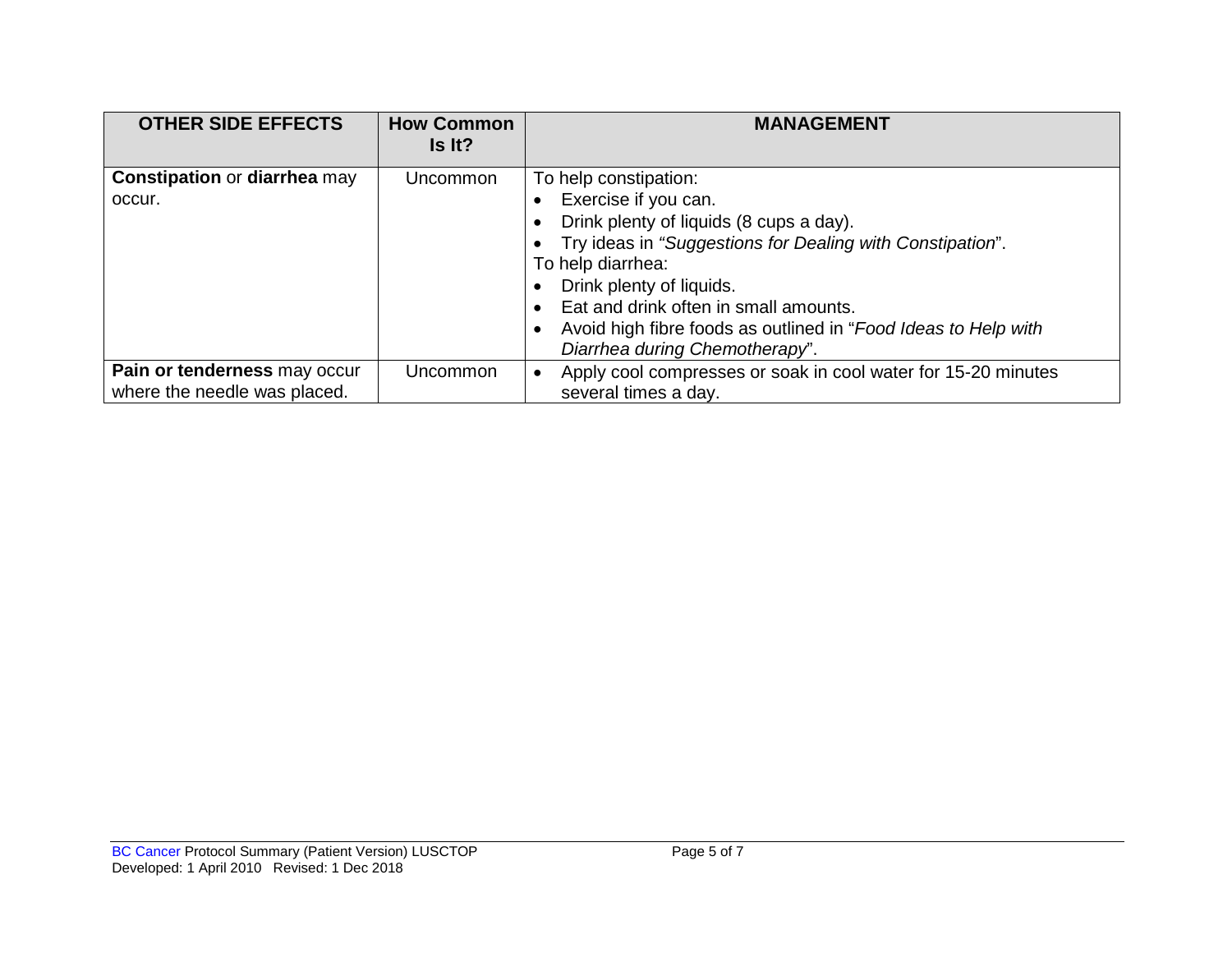## **INSTRUCTIONS FOR THE PATIENT**

### **What other drugs can interact with LUSCTOP?**

- Other drugs such as phenytoin (DILANTIN®) may interact with topotecan. Tell your doctor if you are on this or any other drugs as you may need extra blood tests, your dose may need to be changed or your treatment may need to be held for a few days.
- Check with your doctor or pharmacist before you start taking any new prescription or non-prescription drugs.

### **Other important things to know:**

- The drinking of alcohol (in small amounts) does not appear to affect the safety or usefulness of this treatment.
- This treatment may damage sperm and may cause harm to the baby if used during pregnancy. It is best to use *birth control* while you are undergoing treatment. Tell your doctor right away if you or your partner becomes pregnant. Do not breast feed during treatment.
- Tell all doctors or dentists you see that you being treated with topotecan before you receive treatment of any form.

# **SEE YOUR DOCTOR OR GET EMERGENCY HELP IMMEDIATELY IF YOU HAVE:**

- Signs of an **infection** such as fever (over 100°F or 38°C by an oral thermometer); chills, cough, pain or burning when you pass urine.
- Signs of **bleeding problems** such as black, tarry stools; blood in urine or pinpoint red spots on skin.

### **SEE YOUR DOCTOR AS SOON AS POSSIBLE (DURING OFFICE HOURS) IF YOU HAVE:**

- Signs of **anemia** such as unusual tiredness or weakness.
- **Severe abdominal** or **stomach cramping or pain.**
- **Shortness of breath** or **difficulty breathing.**

### **CHECK WITH YOUR DOCTOR IF ANY OF THE FOLLOWING CONTINUE TO BOTHER YOU:**

- Easy bruising or bleeding.
- Headache not controlled with acetaminophen.
- Uncontrolled nausea, vomiting, constipation or diarrhea.
- Redness, swelling, pain or sores where the needle was placed.
- Redness, swelling, pain or sores on your lips, tongue, mouth or throat.
- Skin rash or itching.
- Aches and pains.